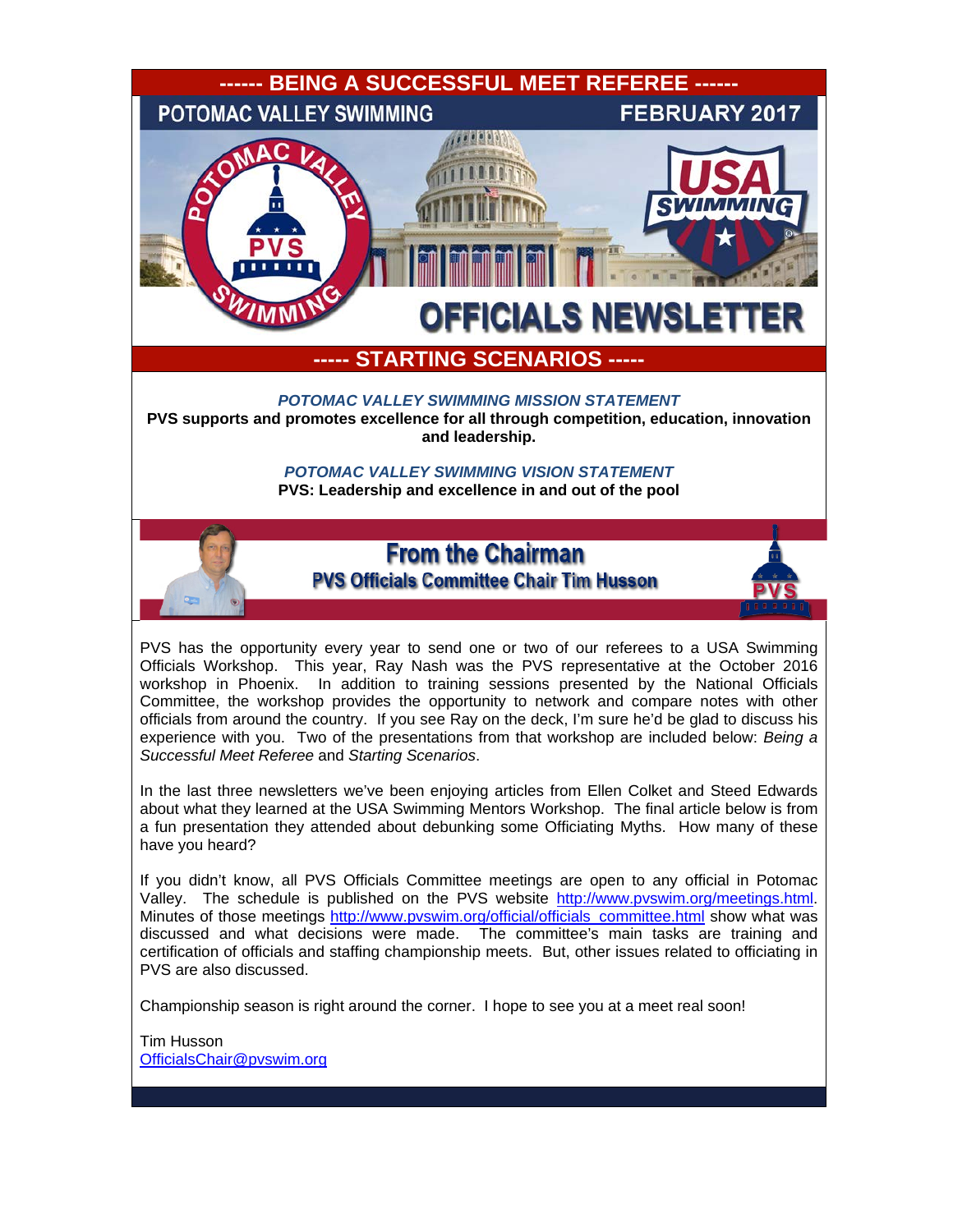# **Fun Facts** by: Tim Husson & Kelly Rowell



All the scheduled PVS Officials clinics for the 2016-2017 season have been completed. The PVS Officials Committee facilitated over 30 clinics between September and January, including online clinics for 3 positions and a new, self-paced, online Electronic Timing System Operator clinic. Over 300 current and future PVS officials participated in at least one of these clinics.

# **Being A Successful Meet Referee** by: USA Swimming Officials Committee



## **The 6 Ps**

# 1. **P**hilosophy

- Provide a safe and fair competitive venue for all in attendance
- Be a leader this is the number one ingredient to having a successful meet
- Have a well thought out plan
- Explain the plan in detail to your leadership team. Let them execute the plan!
- Stay out of the way unless your skills are needed
- Suggest and guide don't take over!
- Make it FUN critical when you are dealing with young swimmers and parents

# 2. **P**riorities

- *Athletes* Always your first priority. The competition is for and about them.
- *Coaches* Number one support group for athletes. Unhappy coaches make for a long, tense meet
- *Everyone Else*
- 3. **P**reparation, [P]reparation, and [P]reparation
	- *Work with the meet director early in the process*
	- Site preparation Know the venue and it's challenges and opportunities
	- Select a strong leadership team. But mix in new people or people in new positions
	- *Coaches Meeting Subjects*
		- o Time Trials
		- o Start times for sessions
		- o Unusual procedures
			- **Flyover starts?**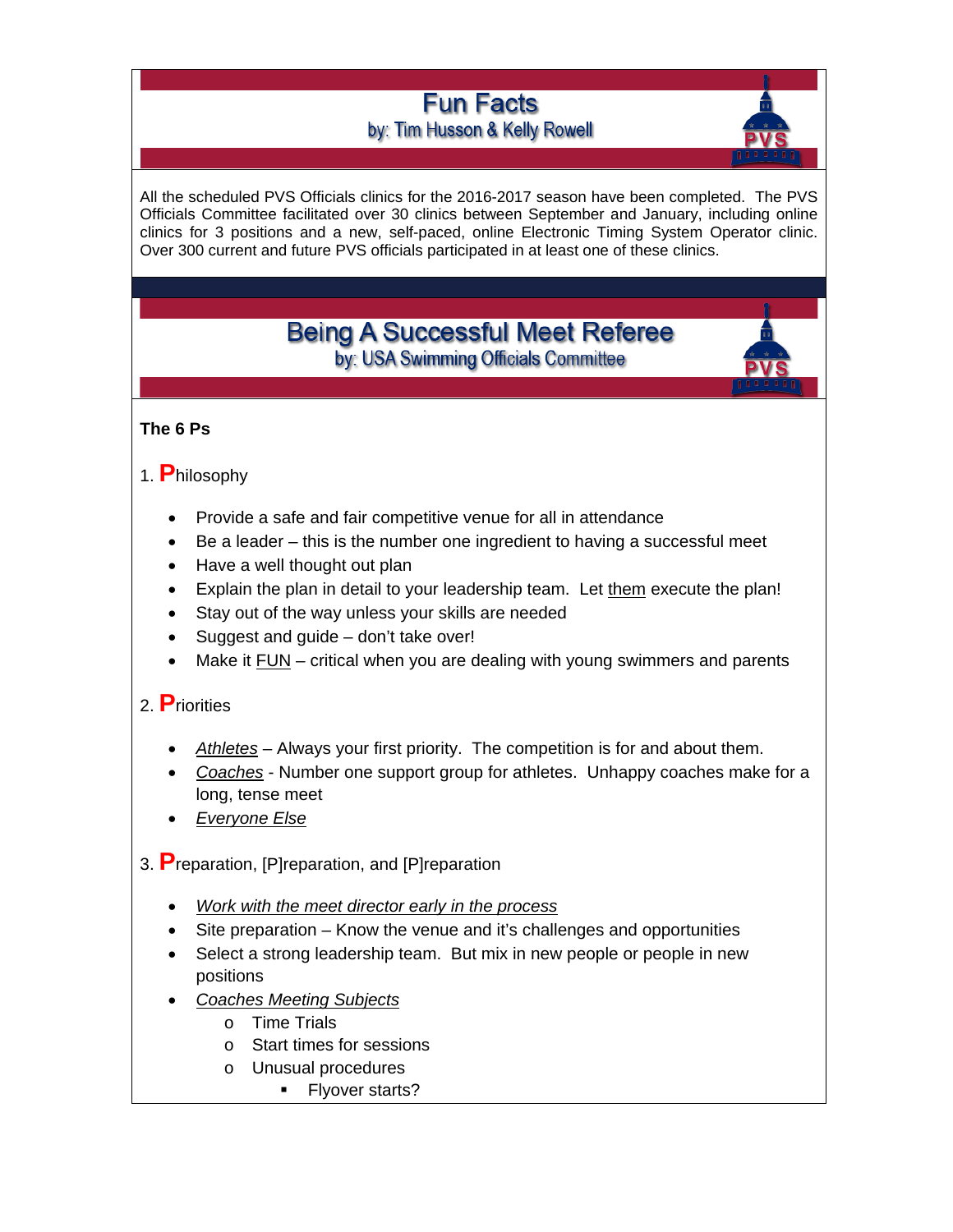- Chase starts?
- **Two per lane on distance events?**
- **Flighted sessions?**
- 50 free start end?
- o Swim-off procedures
- o Check-in procedures
- o Scratch procedures (and consequences)
- o Juries
- o Water temperature Why? It shows you have considered just about everything
- o Anything else where an athlete could have a problem
- *Officials Meeting*
	- o Outline duties and expectations for all assigned officials by position
	- $\circ$  & a couple of other thoughts
		- Avoid being the star of the show
		- Be a **LEADER**, not a **DICTATOR**

# 4. **P**ractical

- Use your common sense
	- o All solutions to problems are not in the rulebook. Apply your life's experience. Don't reinvent the wheel!
- You are not God!
	- o Others are just as smart as you and some may have a better idea. Use your resources including other officials, coaches, etc.
- Be open and honest
	- o No one likes surprises, coaches least of all
	- o A meet problem affects everyone. Involve them all in critical decisions
	- o Only set precedents that you are prepared to live with
		- **They (your precedents) could follow you forever**
	- o Avoid unusual solutions to routine problems
		- **With experience you'll recognize the routine problems**

# 5. **P**roactive

- o Think ahead know your potential problems and have a solution ready
	- o Weather
	- o Emergencies
	- o Protest
- o Discourage CLIQUES and anything else that destroys unity
- o Respect everyone in their role in a successful meet
	- $\circ$  Remember stroke & turn judging is where the swimmer meets the water

# 6. **P**liant

o Flexibility is a must!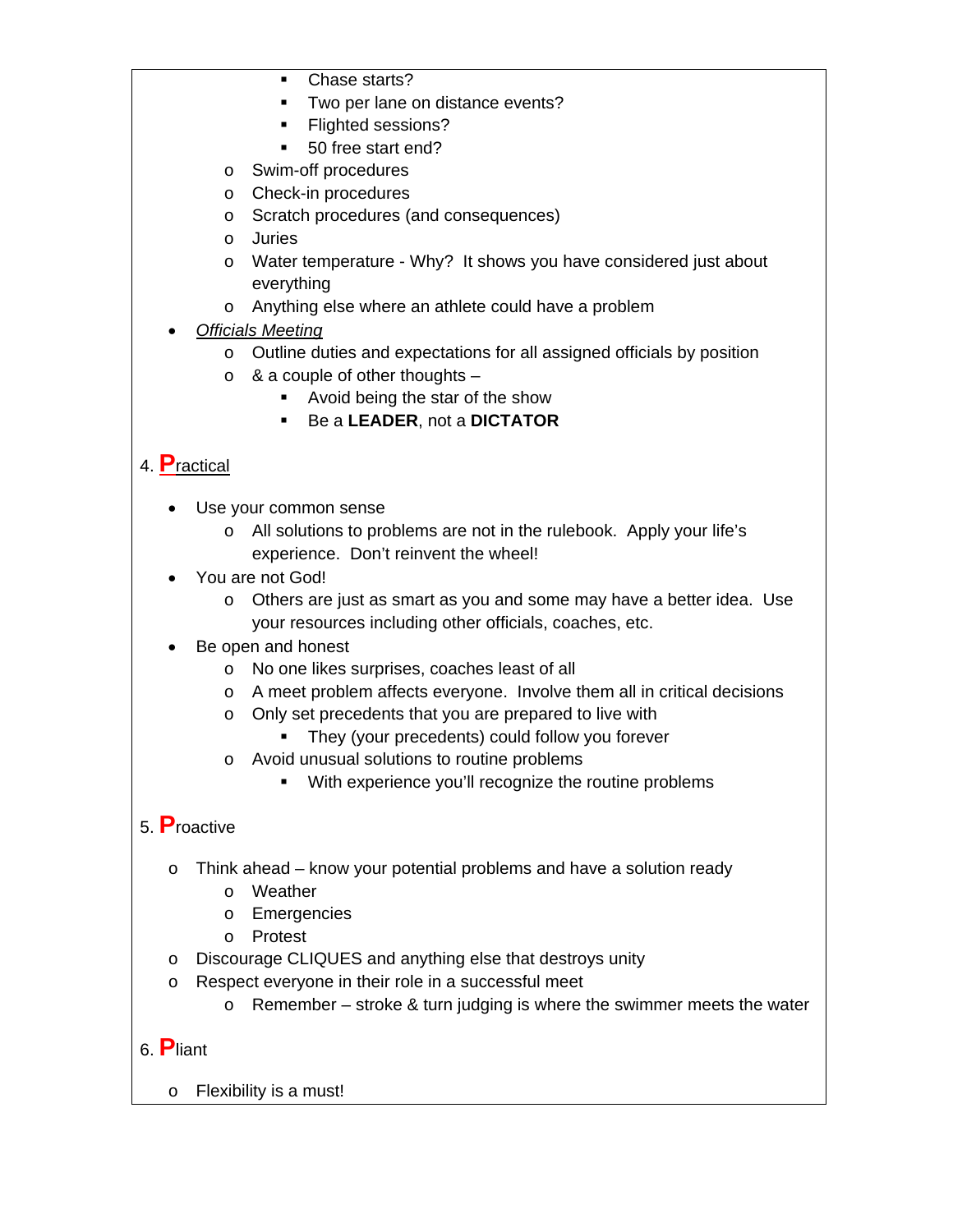- o Things sometimes change you must adjust
- o Don't be afraid to reverse yourself where you have made an error. Everyone makes honest mistakes.

**P**atience (*too important for a number!*)

- o Be patient when working with the athletes. Remember the competition is for them
- o Be patient when working with the coaches. Remember they are who the athletes look to for guidance
- o Be patient when working with officials. Remember they are volunteers
- o Be patient when working with the meet director and his/her team of volunteers

### **And that's all there is to it! Except remember to Have Fun! But not so much that the quality of the meet is compromised.**

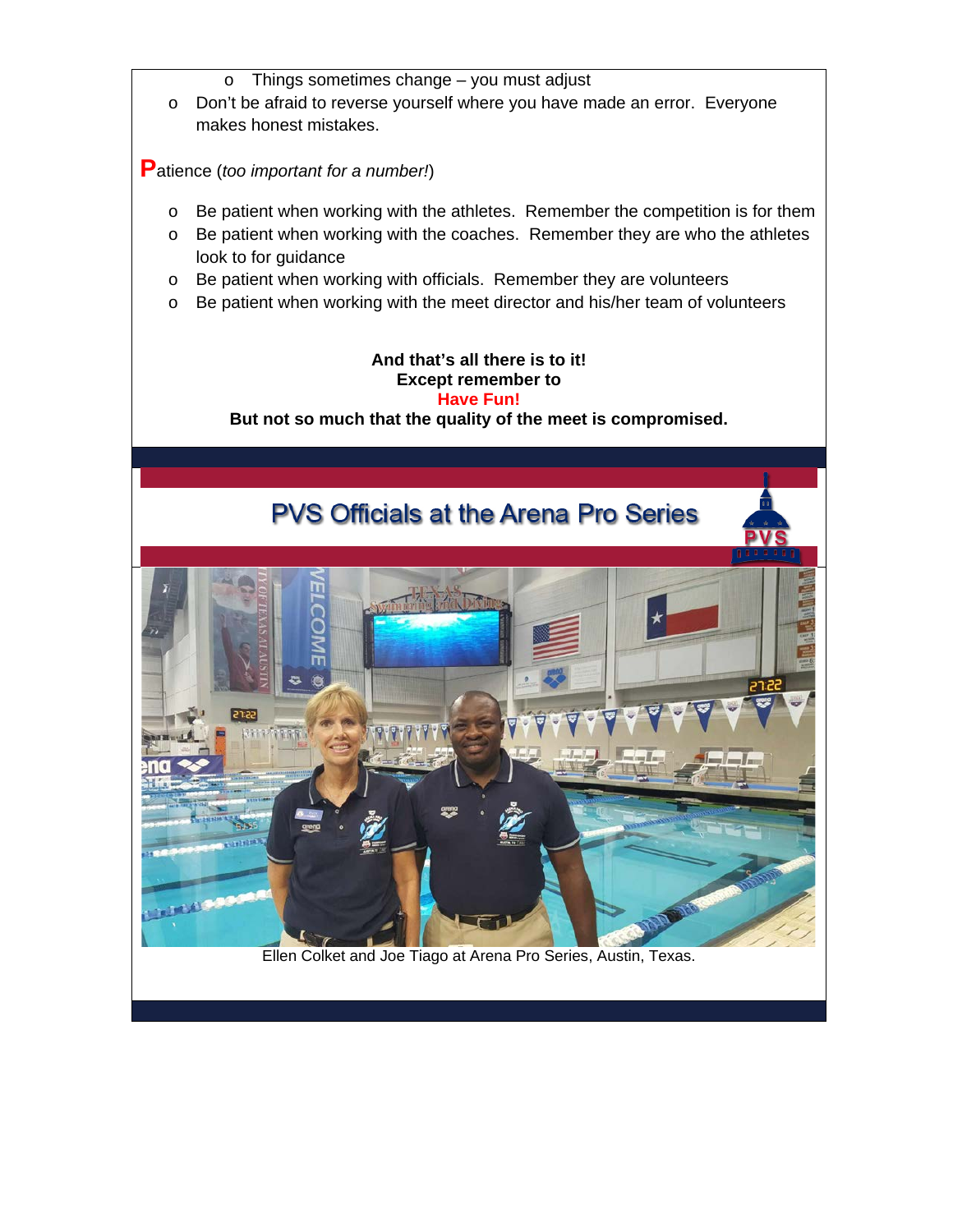

**Officiating Milestones** by: PVS Swimming Officials Committee

## **5 Years of Service to USA Swimming**

**January** Travis Blake, MacKenzie Kearney, Sorina Madison, Tom Taylor, Judy Ziems

**February** William Gray, John Kaneko, Tony Knick, Melanie McKula, Dean Shepard, Kim Wiecki

## **10 Years of Service to USA Swimming**

**February** Mark Overend, Roy Soller

**Starting Scenarios** by: USA Swimming Officials Committee



### **USA Swimming Rules and Officials Committees September 2012**

The rules state… "When all swimmers are stationary, the starter shall give the starting signal" (101.1.2.c) and "Any swimmer starting before the starting signal is given shall be disqualified if the Referee independently observes and confirms the Starter's observation" (101.1.3A).

So what constitutes a false start? These scenarios should help you paint the picture.

#### **FALSE START SCENARIO #1**

Swimmer leaves the set or stationary position prior to the starting signal. The starting signal is then given. The race proceeds and, assuming the Starter observed the early start and the Deck Referee independently observes and confirms the Starter's observation, the offending swimmer is disqualified at the conclusion of the race. Rule 101.1.3B applies.

IS THIS A FALSE START? - *YES*

#### **FALSE START SCENARIO #2**

Swimmer leaves the set or stationary position prior to the starting signal. The swimmer upon realizing the early starting motion attempts to catch himself/herself. Starter says absolutely nothing, and the swimmer fails to halt the forward motion and goes into the pool. Rule 101.1.3A applies.

IS THIS A FALSE START? - *YES*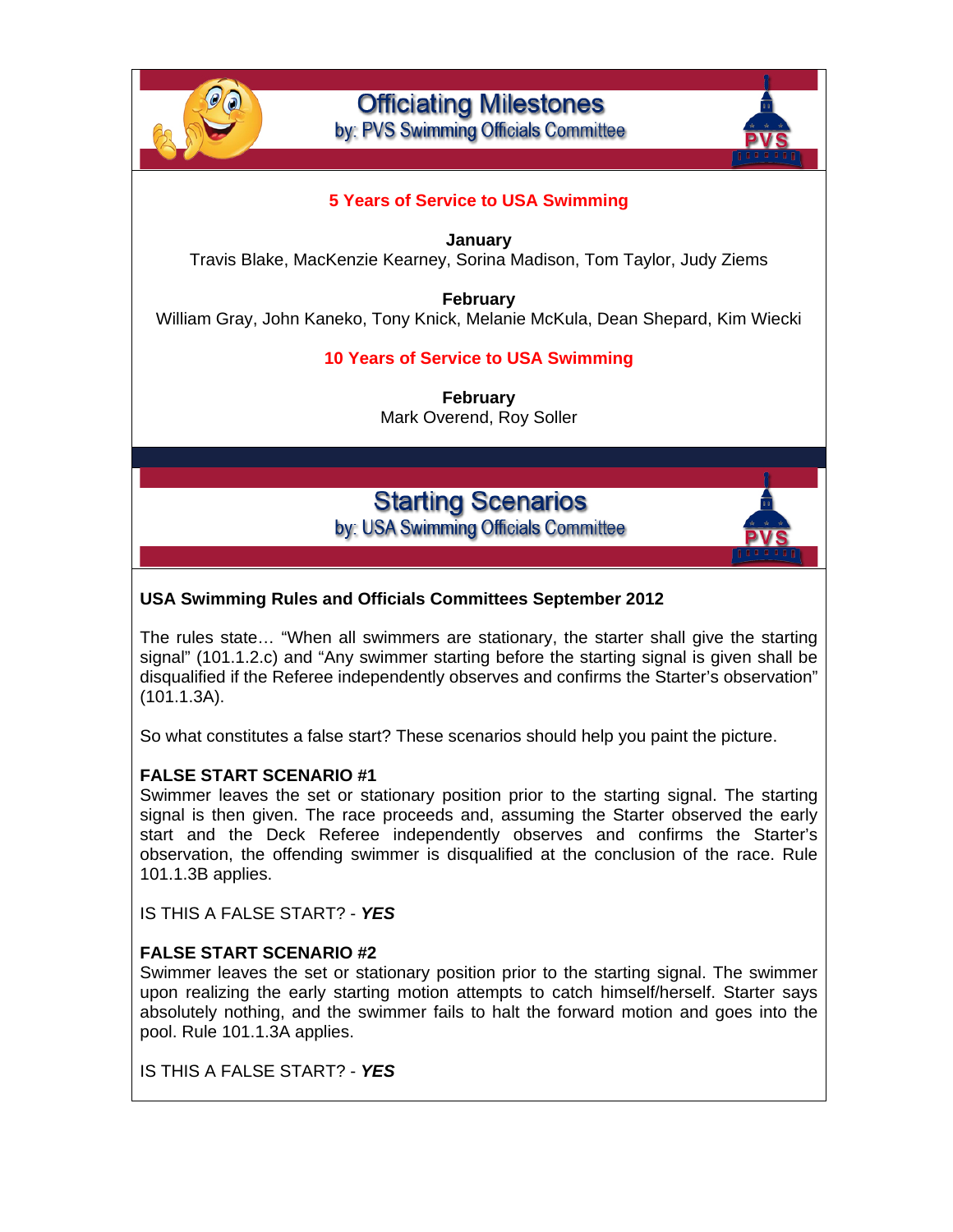## **FALSE START SCENARIO #3**

Exactly the same facts as #2 above, but this time the Starter says "stand please" after the swimmer leaves the set or stationary position. The seven other swimmers stand or step down from the blocks. The offending swimmer struggles, but once again is unable to halt the forward motion and falls into the pool. Unlike scenario #2 above, here the starter said "stand please", but that does not change the false start result. The rule is clear that the "stand" command is for the benefit of the other swimmers on the starting blocks. When the stand command is issued, the athletes have the option of standing or stepping off the blocks. The offending swimmer did neither. He fell into the pool just like the swimmer in scenario #2. Rule 101.1.3A applies.

IS THIS A FALSE START? - *YES*

## **FALSE START SCENARIO #4**

Exactly the same facts as scenarios #2 and #3 above. However, this time when the command "stand please" is issued, the offending swimmer struggles, but is able to stand or step off the blocks. Rule 101.1.3A applies.

IS THIS A FALSE START? - This is *NOT* a false start.

Why? - Because the swimmer remained on the blocks or deck like everyone else in the heat, and no starting signal ever sounded.

## **FALSE START SCENARIO #5**

Exactly the same facts as scenarios #2 and #3 above. However, when the Starter gives the "stand please" command a swimmer(s) other than the offending swimmer instantly bolts from the blocks and enters the water. Rule 101.1.3D applies.

IS THIS A FALSE START? - This is *NOT* a false start.

Why? - The swimmer(s) clearly started in reaction to the" stand" command.

### **FALSE START SCENARIO #6**

The swimmer, upon hearing the command "take your mark" starts down to take a set or stationary position. The swimmer loses his/her balance before coming set and falls into the pool. Rule 101.1.2C applies.

IS THIS A FALSE START? - This is *NOT* a false start.

WHY? - The swimmer should be given the opportunity to come to his/her set or stationary position prior to the start. A loss of balance prevented that, and clearly this swimmer never engaged in any starting action.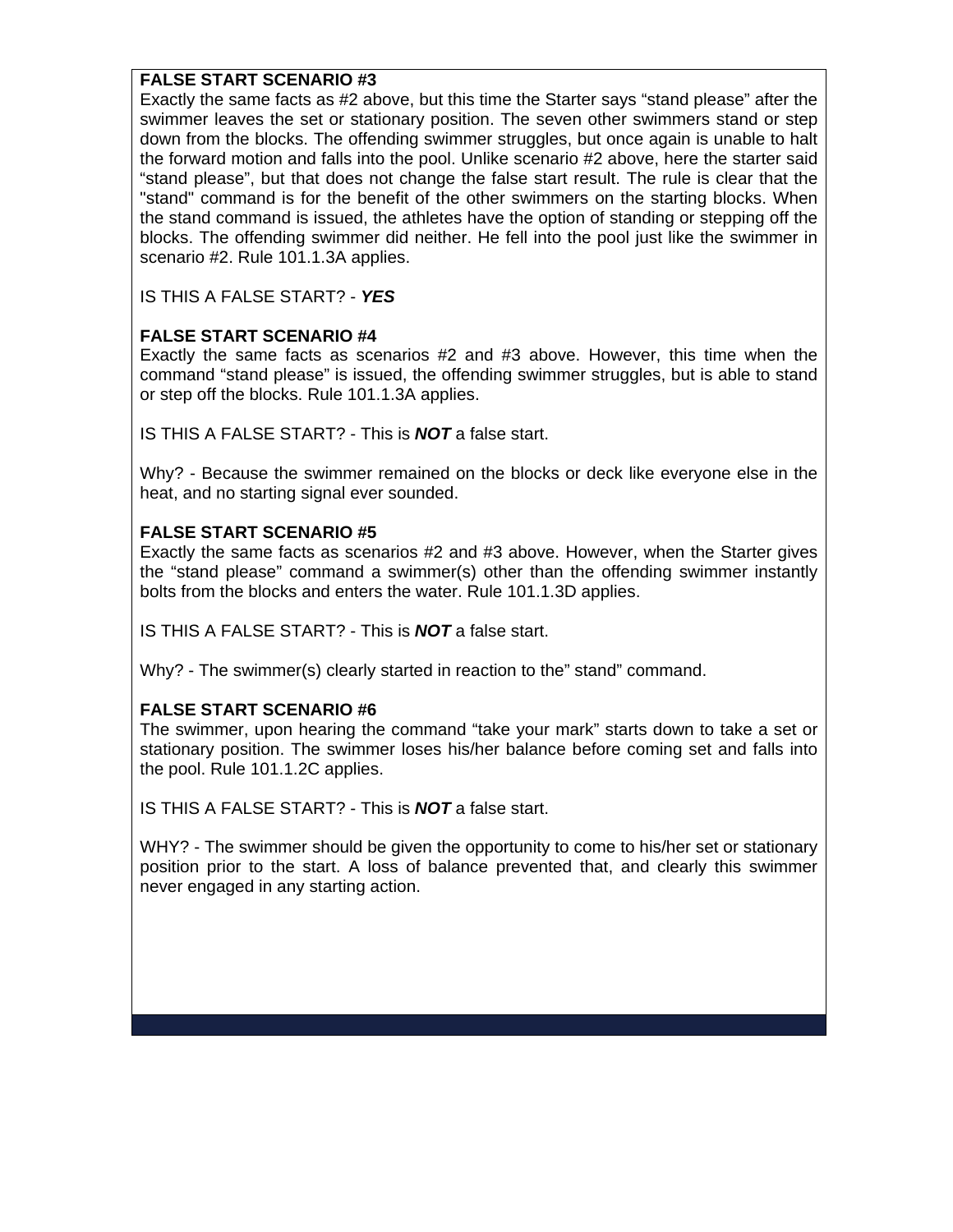

# **New Certifications** (Includes Transfers)



Chris Gibson (MAKO) Steven Strazza (MACH) Alice Hammond (NCAP) **Starters** John Kim (RMSC) **Referees** Chip McIntyre (MAKO) **Computer Operators** Kendall McMillen (NCAP) Kathy Williams (MAKO) Jeff Palomino (PM) Bin Zhou (MSSC) **Kelly Sherman (DCPR)** Krista Strickland (SDS) Chris Whipple (UMAC) Dave Tipler (RY) Bob Walsh (UMUC) Chris Wells (NCAP)

#### **S&T Judges Chief Judges**

Derek Burke (RY) Don Knieriem (AAC)

Josh Helms (MAKO) **Disk Australian Contract Contract Contract Contract Contract Contract Contract Contract Contract Contract Contract Contract Contract Contract Contract Contract Contract Contract Contract Contract Contrac** Julia Hughes (MAKO) Scott Christofferson (MACH) John Kovacs (RY) **Kelly Rowell** (HACC)

Mark McNeely (VLAC) **Electronic Timing System Operators**

Glenn Merberg (RMSC) Salema (MACH) Emir Nurkic Kacapor (UMUC) Steven Franklin (NCAP) Sarah Olsen (SNOW) Mary Poleto (UN)

# **Officiating Myths and Legends** by: Ellen Colket & Steed Edwards



Our last "session" at the ARRE Mentors Workshop was devoted to discussions around common myths, or legends, found on and around the swim deck. The discussion was led by Jim Holcomb, USAS National Committee Officials Chair. Some of these myths you may have been exposed to, - -- others, perhaps not. Here are a few of those discussed.

- **Always go up to the edge of the pool and stand with left/right foot forward.**
	- Not so! Only if there is a compelling reason, eg. National prime time television, --and the producer requests it (the right foot/left foot positioning, that is. Being at the edge of the pool is mandatory under any circumstances.)!
- **S&T cannot move from fixed deck position.** 
	- Not so! But make sure all are on same page ie., mobile or fixed.
- **Referees: must step swimmers up and extend arm to close heat, then step them down to find alternate.**
	- Not so! Try to resolve placement of alternates before step up.
- **Protocol heard: "Starter stands in one spot on the short whistles, then steps to another spot on the long whistle, while at the same time bringing the microphone to a required position."**
	- Just be in position for the heat's start and show that you're relaxed and ready to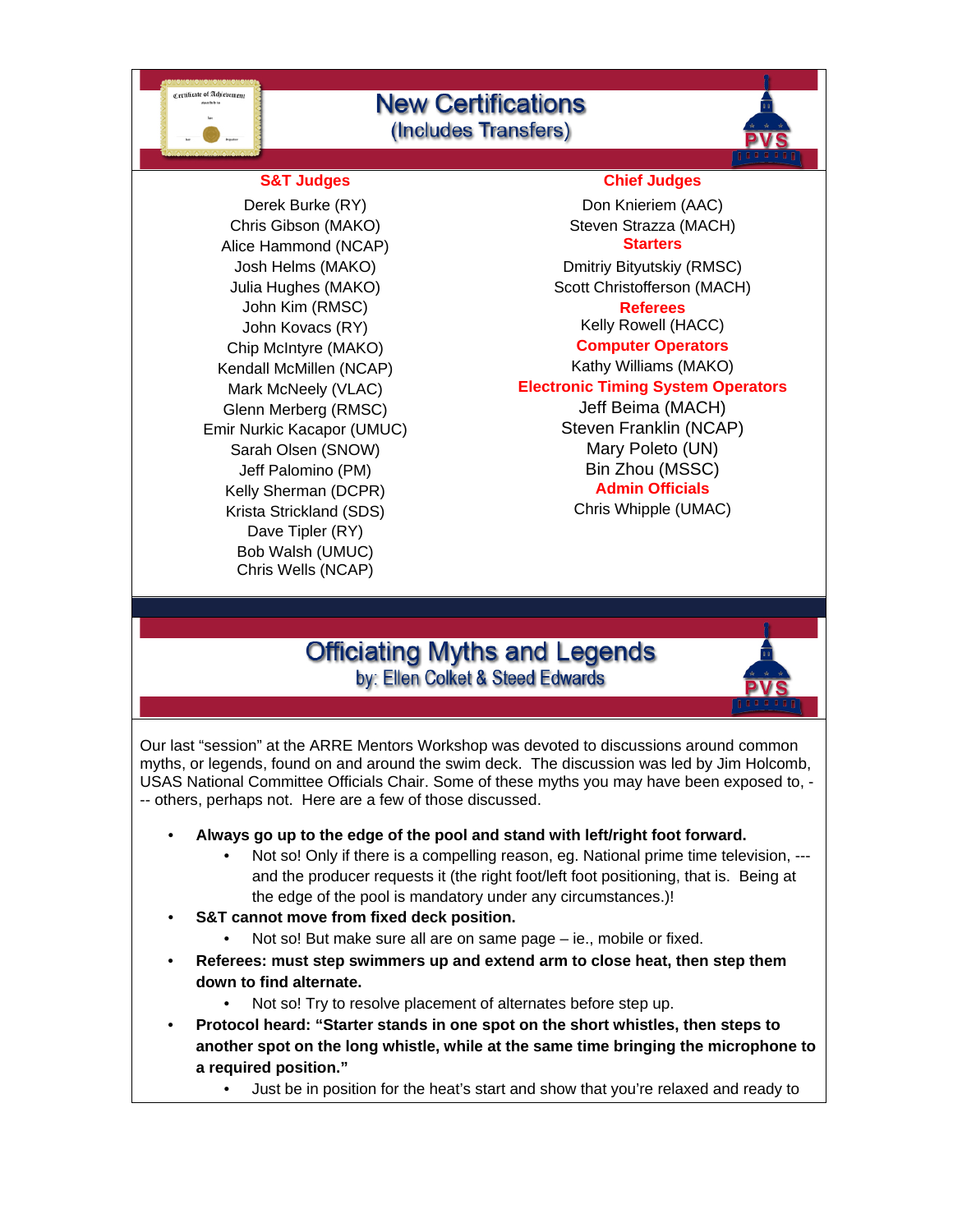start the race.

- **Referees: Referee whistle on lanyard around neck vs. in pocket.**
	- While there is no written protocol here, lanyards help prevent "whistle in pool" and "can't find it" syndromes for some of us.
- **Referees: Short whistles should be quiet and not alarming/ scary to the swimmers.**
	- Swimmers don't differentiate between short and long whistles. All they hear are two sets of whistle blasts. If they don't hear the first set, they don't step up on the second.
- **Referees: Requiring false starts or other AR paperwork indications to be specifically notated by "dots", "asterisks", or "stars", next to the lane number, circling the lane number or underlining the name.**
	- Do what works for you.
- **Pencils vs. pens for DQs, or other AR work!**
	- As long as it is clear and legible, it works!
	- **Chief Judge signing the S&T's name on a DQ slip vs. the S&T signing the slip.**
		- S&T should review the slip to ensure it is correct, and then sign it prior to the CJ initialing.
- **Khaki is the approved uniform.**
	- There is no "nationally-approved" uniform. LSCs set their own requirements. (So does National for national meets. It varies.)
- **Your shoes must be totally white.**
	- Your LSC can have its own rules, but on the National deck we use the "Wimbledon Criteria", ie., predominately white.
- **Referees: Deck Referees cannot hold a clipboard.**
	- False.
- **Referees: Deck Referee must keep the whistle in his/her mouth and arm extended to the Starter until all the heads have surfaced in a heat or until the last swimmer has reached the 15m mark.**
	- False.
- **A remote strobe for a deaf swimmer must be placed between the Deck Referee and the swimmer.**
	- No, it is placed where the swimmer can see the strobe without turning their head.
- **When starting a hearing impaired/deaf swimmer, the Starter should use the arm furthest from the starting blocks to do the arm motions.**
	- The Starter should stand where the swimmer can see him/her.

As you can see, these myths/legends could be very interesting, not only for the answers, but also for the fact that some of them actually existed!

We hope that these past articles relating our experiences at this workshop have been illuminating to you fellow officials. It was quite an experience getting out of our LSC and making the acquaintances of so many other highly motivated swim officials from across the country. We look forward to implementing a plan in the near future within the Potomac Valley LSC to pass along our learnings to all levels of our PVS officials!